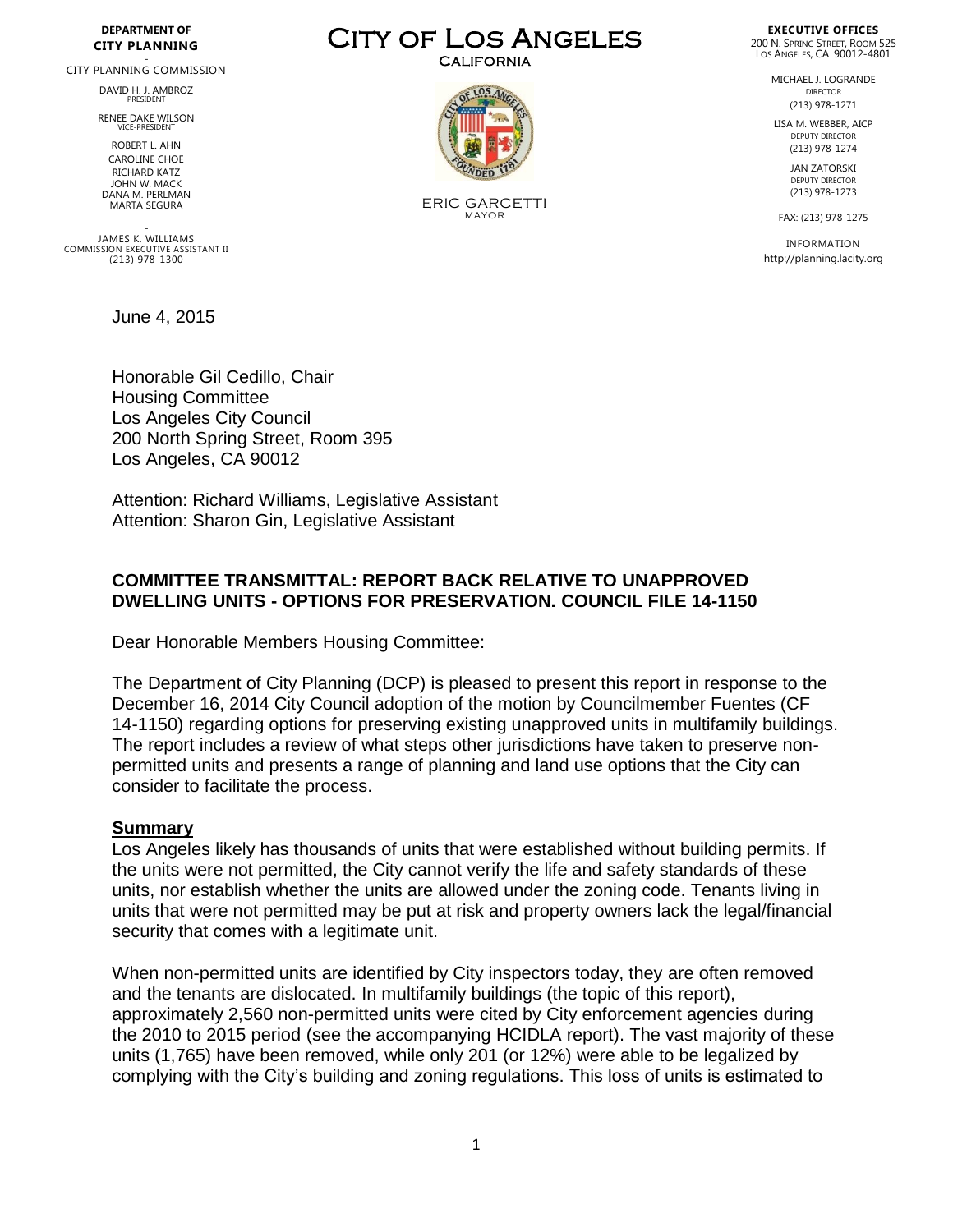have reduced the City's net housing creation during by almost 10% over the time period. Given the housing crisis the City is experiencing, preserving every safe, habitable dwelling unit becomes paramount.

This report will look at what kind of planning and land use strategies could be employed to address the legalization of non-permitted units in multifamily buildings. In most cases this involves just one or two unauthorized units<sup>1</sup>. A successful program will ensure there is a viable path for preserving safe, livable units, while respecting the development standards that protect neighborhood character and habitability.

#### **Background**

Los Angeles is experiencing a profound housing crisis marked by a severe shortage of affordable housing options. The City has more people paying too much in housing costs than any other city in the country and the mismatch between housing costs and incomes is higher than ever. Low-income renters bear the brunt of the housing shortage, but increasingly the problem has spread to middle-and even upper-income Angelenos, negatively affecting everything from traffic, air quality, jobs, and the quality of life for residents forced to live in overcrowded or unsafe housing conditions.

Addressing the housing crisis necessitates the City to diligently produce and preserve housing, particularly units affordable to low and middle income households. Unapproved units, more commonly known as illegal or bootleg units, likely constitute a considerable portion of Los Angeles' affordable market rate housing stock<sup>2</sup>. Most of these units are believed to exist on single-family lots. A smaller subset exists in multifamily homes - in converted rec rooms, storage rooms or illegally subdivided apartments. These multifamily buildings are the subject of this report.

Unapproved units in multifamily buildings are established in many ways. They may have been built without the benefit of any permits, or may have been built with permits for a different use - such as a storage room or as a subdivided part of a previously larger unit. Sometimes the zoning regulations that stand in the way of a unit being legalized today did not apply when the building was built or the non-permitted unit was created<sup>3</sup>.

The majority of multiple family units cited for enforcement action are a result of the Systematic Code Enforcement Program (SCEP), administered by the Housing and Community Investment Department (HCIDLA). At the time of enforcement, a property owner is given the option to remove the unit or legalize. A 30 day time period is usually provided to remove the unit or show tangible progress towards legalization.

In multiple family units, SCEP building inspectors report that the major barrier towards legalization is not building code compliance, but more often planning and zoning codes (such as density limits and parking requirements). This is because usually the units often vary little from legal ones as they were carved out of original (permitted) building space.

 $\overline{\phantom{a}}$  $1$  Complete non-residential buildings that have been converted to housing without permits are not the subject of this report.

<sup>&</sup>lt;sup>2</sup> While the City does not maintain any database on these units, estimates include a range of between 42,000 to 100,000 of such units.<br><sup>3</sup> Parking regulations, allowable densities, open space, passageway and many other regulations have been created or changed over

the decades.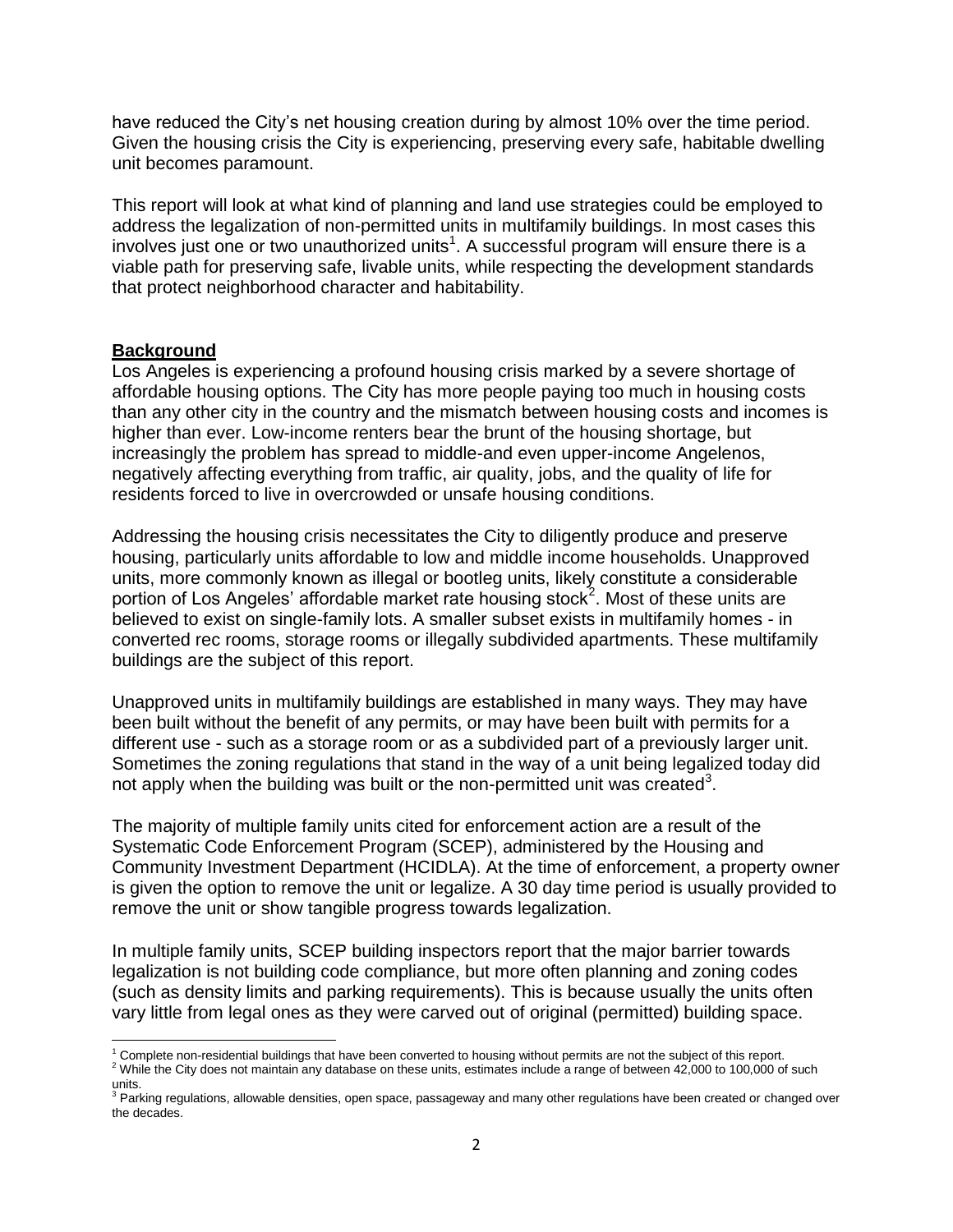Relief from planning and zoning codes can be very complicated. Fees, combined with the uncertainty of the zoning relief process, discourage many owners from even attempting the legalization process. Spending twenty thousand dollars on a process that offers no promises of successful resolution is a high risk proposition. Most owners decide not to take the risk and instead simply remove the unit once it has been discovered. This results in a dislocated tenant and loss of an often relatively affordable housing unit. Sometimes it relieves an un-habitable situation, but more often than not the unit was perfectly safe.

### **Initiatives by Other Cities**

Many other cities have attempted to create specific programs to encourage the legalization of non-permitted units. Legalization programs run the gamut from simply making it possible for property owners to regularize their extralegal living spaces to offering significant zoning incentives to come forward. In California, most efforts have applied primarily to secondary dwelling units, although some permit legalizations in multiple family buildings. Experience appears to show that programs are most successful when pro-active encouragement, assistance and zoning relief are part of the program. Legalization programs should not expect to obtain universal participation, but, if well designed, they can result in the regularization of a significant proportion of a jurisdiction's non-permitted housing stock.

#### *San Francisco*

In an Executive Directive published on December 18, 2013, San Francisco's Mayor Ed Lee called for establishing a discretionary review process to ensure that property owners are able to make every effort to maintain a housing unit before pursuing its removal. In response, the City passed two ordinances in 2014. The first applies citywide and the second only in the Castro District.

The citywide ordinance allows one non-permitted unit per lot to be approved regardless of density limits in the zone. In addition, a ministerial approval process was created for projects where all zoning codes are met, except open space and light/air requirements (as long as they were met for other units). A separate rear yard unit also was no longer required to obtain a variance from rear yard requirements. Other requirements ensured that health and safety codes were met, that future illegal actions were not encouraged and that tenants had not been illegally displaced. Beyond zoning actions, San Francisco also created a process whereby an anonymous pre-assessment by City building and planning experts takes place before any decisions are reached. A Dwelling Unit Legalization Checklist must be signed and preliminary plans approved by the building department as part of the process. If a non-permitted unit is caught and an owner elects to pursue legalization the notice of violation is suspended while the process plays out. Any units created through the process are subject to Rent Stabilization, including relocation assistance. The separate unit cannot be subdivided and sold separately.

In one neighborhood, the Castro District, San Francisco went further by authorizing the Zoning Administrator to simply waive the most common barriers to legalization, including density limits, parking, rear yard and open space. The construction or legalization of one secondary unit of up to 750 square feet is permitted in buildings of up to 10 units and two units are allowed in buildings with more than 10 units. The limitation is that the unit must be constructed entirely within the building envelope. Legalized units in buildings constructed before 1979 are subject to rent stabilization.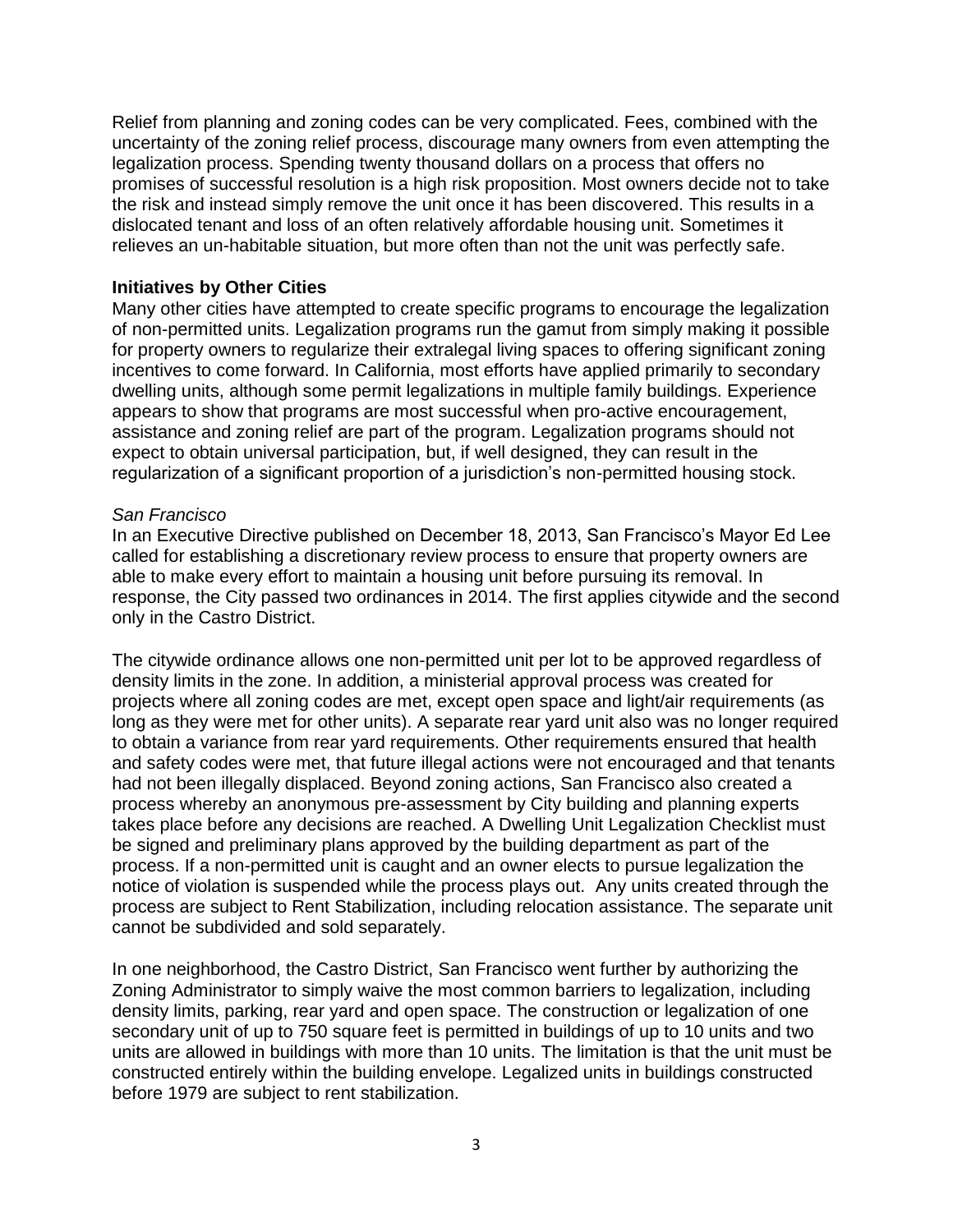#### *Santa Monica*

In 2003, the City of Santa Monica passed a law that allowed property owners to keep previously non-permitted units in exchange for bringing the dwellings up to a basic level of standards. However, full compliance with all current development standards is not required. Density and setback provisions are simply waived, and parking requirements can be adjusted if a traffic engineer determines that the provision of parking is not feasible.

The effort did not result in a large number of landlords coming forward to legalize their units (only 30 out of the estimated 484 bootleg units have been legalized). This may be because Santa Monica does not have a systematic code enforcement procedure that routinely cites illegal units for enforcement action. Also, because no time limits were established, there was less incentive to come forward in a timely fashion. Finally, it is worth noting that Santa Monica has a law that prevents rent stabilized units from being removed unless a finding is made that the unit is not habitable and cannot be reasonably made habitable. Therefore, the threat of enforcing an order to remove the unit may not be as high as it is in Los Angeles.

### *Salt Lake City*

In 2012, Salt Lake City adopted an ordinance that establishes a special exemption process to legalize dwelling units that are not recognized. To legalize the unit(s) it must have existed for at least 17 years and provide current off-street parking requirements (or is located within one quarter mile of bus or transit stop). The law also requires that there not be a history of recurring zoning violations on the property under the current owner. The unit legalization ordinance created an expiration date of about a year after which applications were no longer accepted.

### *West Hollywood, CA*

The City of West Hollywood initiated a *Legalization of Illegal Units* program in 2001. The program offers the waiver of certain zoning standards to property owners legalizing existing, non-permitted housing units. The program applies when the Building Official deems it physically feasible to make the unit come into compliance with the Building Code. Zoning incentives for the property owner include the addition of one extra unit in R1 and R2 zone categories and up to 20% increase in allowable density in higher density multifamily zones (outside of the Density Bonus program, which permits up to a 35% increase in density). Waivers from regular parking requirement are offered in most cases, except when the unit(s) occupies required parking areas.

### **Discussion of Key Issues**

Finding the right balance between preserving quality, safe housing units and ensuring that zoning is fair and serves to protect residents and neighborhoods is the key to a successful dwelling unit legalization policy. Any legalization process should provide a legitimate option for people who wish to legalize previously existing units while protecting the majority of residents who abide by planning and zoning regulations and expect their neighbors to do so as well.

The main premise behind this unit legalization initiative is that there is a citywide benefit to ensuring the health and safety of all dwelling units. Additional benefits accrue by preserving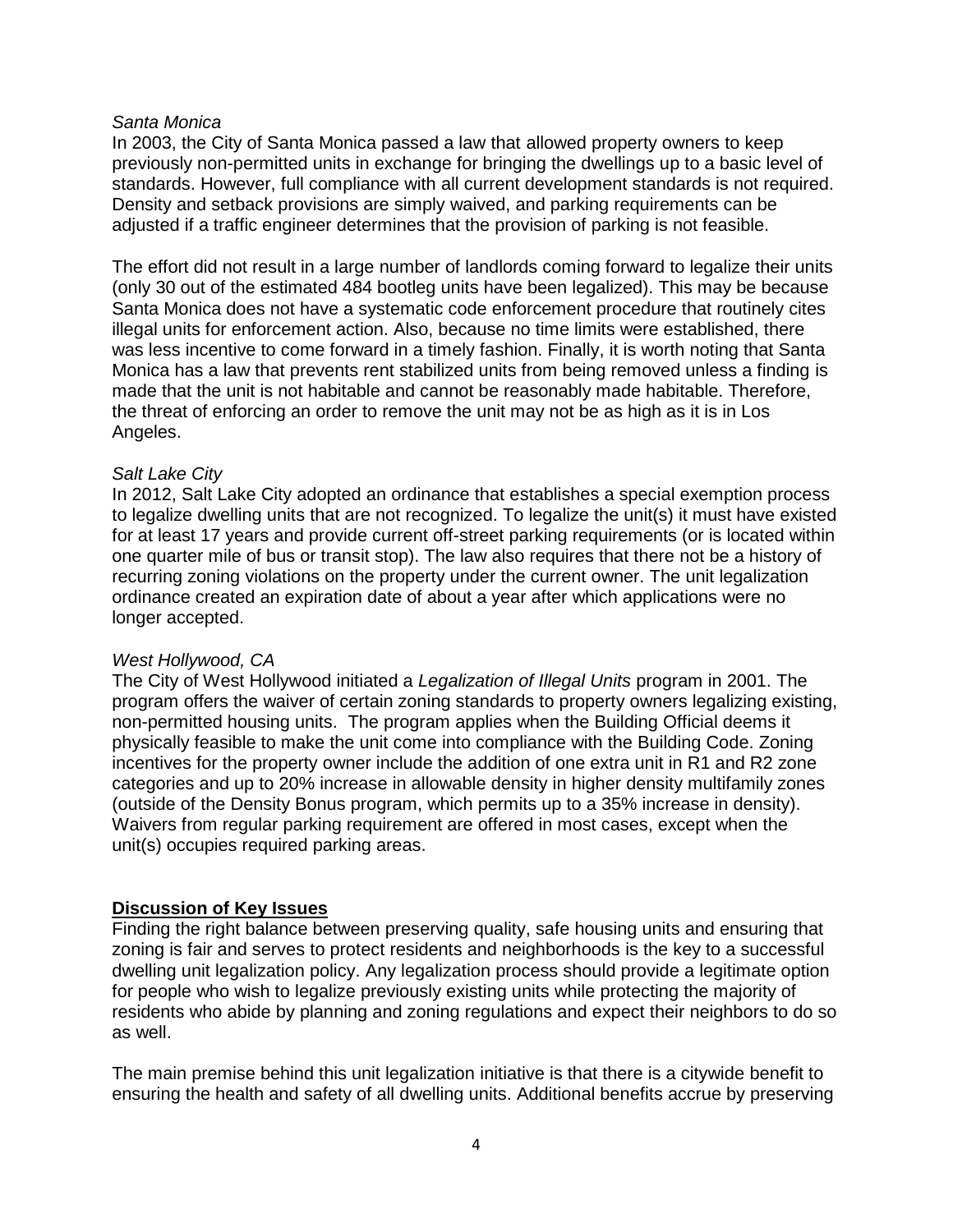habitable housing units, particularly those that serve other City priorities such as affordability and transit-access. Both the City's General Plan and the Zoning Code already recognize the need for zoning deviations that benefit the public good and further these citywide policy objectives.

Any proposed relief from provisions of the Zoning Code would only apply to conversions that have been documented to have already occurred. Therefore it will not create any incentive for future illegal conversions or deviations from the Zoning Code. Finally, all other use, height and area regulations of the Municipal Code and all other applicable government/regulatory agencies will continue to be complied with in the development and use of the property, except as such regulations are specifically varied or modified to achieve a public purpose.

This section will highlight and discuss the key issues that may arise with any changes. Key planning/zoning questions for City Council to consider are whether:

- 1) A legalization program should require a commitment to providing affordable housing;
- 2) Parking requirements should be able to be relaxed near transit stations; and
- 3) The process should be by-right (ministerial) or require a review process (discretionary).

## **Protection of Neighborhood Character**

The legalization of additional housing units beyond current zoning limits may raise concern about impacts on neighborhood character and quality of life. While every situation is different, the DCP believes that in most cases there would be minimal impacts. Most often, there is just one extra unit and it has been built within the approved building envelope so neighbors may not be aware the unit exists. In cases where violations do exist, such as parking in front yards or illegal additions, the aim would be to devise a system that would impose regulatory conditions that would need to be complied with prior to any approval.

### **Source of Affordable Housing**

Residents living in non-permitted housing typically benefit from a more affordable housing option. Their removal decreases the City's overall housing stock at a time when more units are desperately needed. Legalization of these units would benefit the City's affordable housing goals; however, one concern is that legalization could actually result in rent increases for tenants and/or displacement unless adequate protections are put in place. There appears to be agreement between the City, apartment owner groups and tenant's organizations that residents of non-permitted units should have the same rights as other units in the building, including registration under the Rent Stabilization Ordinance. Owners should also be prevented from evicting tenants in the period prior to legalization. Part 1 of the Policy Recommendations section below addresses these issues in detail.

Beyond basic tenant protections, the DCP believes that granting zoning relief beyond current procedures should go further and require dedication of an affordable housing unit for a period of time (see Part 2 of the Policy Recommendations below). The provision of affordable housing provides a significant part of the rationale for the City to act proactively and assist property owners, some of whom may have not complied with laws in the past or stand to benefit from a past illegal conversion. This model is based on current zoning law and practice and the DCP believes it is an appropriate trade-off for the considerable benefit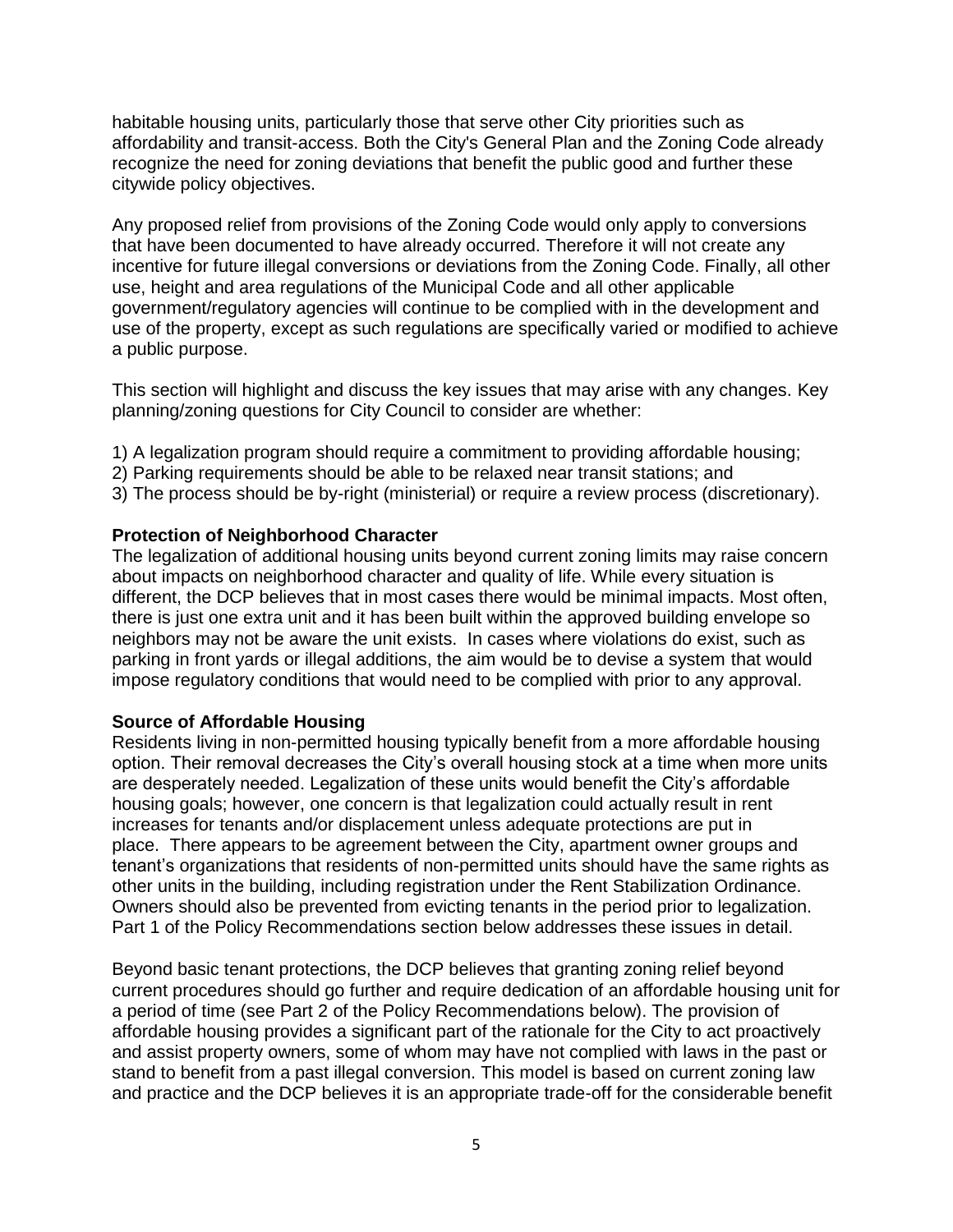being envisioned by a legalization program. It is worth noting that in most current legalization cases, the property owner volunteers an affordable housing unit as a condition of approval already.

### **Health and Safety**

A key reason to proceed with legalizing unpermitted dwelling units is to verify and enhance the health and safety of unpermitted living space. The policy envisioned would require inspections and not allow for any variances from current health and safety building codes. A discretionary zoning modification procedure (either through Density Bonus or Zoning Administrator Adjustment) will require that any specific adverse impacts upon public health and safety or the physical environment be ameliorated. Specific project conditions or pre-approval requirements will be imposed to ensure presently unsafe conditions are rectified. If the action includes a sunset clause it will be more likely to get landlords to act quickly, ensuring life and safety provisions are addressed sooner than later.

### **Property Tax Revenue**

Without official documentation of their legal existence, property tax assessments do not account for the value of the non-permitted dwelling units. Therefore no property taxes are effectively being paid to the City's General Fund on the units. Granting legal status to these units would allow the City to receive property taxes on these units; the revenue generated would help offset the costs that these units and their residents already impose on the City's resources such as infrastructure, education, police, etc.

#### **Policy Recommendations**

In line with the City Council direction, the concepts presented here provide ways that the City could offer greater assistance to property owners wishing to legalize a small number of non-permitted units. A new policy could include: 1) increased technical assistance and enforcement procedures, as well as 2) a new pathway for certain limited zoning modifications, perhaps tied to particular attributes like affordability or transit-orientation. The new strategy would also need to ensure protections for the rights of 3) tenants; 4) neighbors/neighborhood character; as well as 5) the health and safety of tenants. These items are discussed in detail below.

### **1. Assistance for Property Owners**

Currently, a property owner that is cited by a code enforcement inspector is given an order to remove the unit or get it permitted within 30 days. The order normally requires tangible progress in obtaining building permits to obtain a time extension. This may not be enough time for the average property owner to determine all of the facts (which may include complicated building and zoning code questions), get the necessary application materials, hire a contractor or land use consultant and obtain necessary funding. Property owners wishing to legalize their units pro-actively (not under an order to comply) may be wary of asking questions about legalization for fear that they would attract enforcement attention. Policy options to provide greater assistance to property owners may include:

 *Anonymous Inquiries -* Allow easy, anonymous access to information about whether the unit(s) is already legally recognized and, if not, what the legalization process would entail. This may include creating a web site, email account and phone number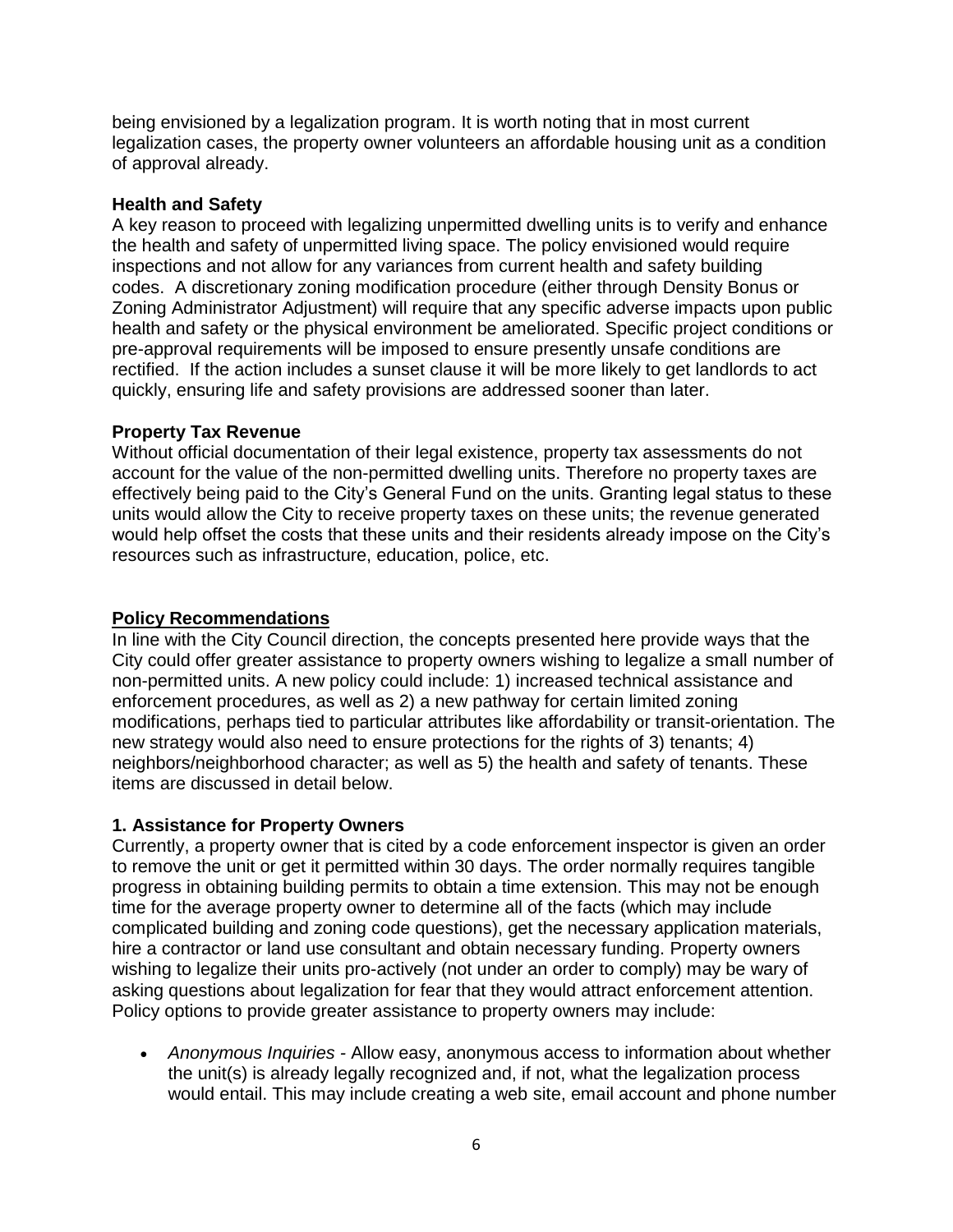to respond to inquiries without fear of self-implication or threat of enforcement action (The SCEP program will eventually discover non-permitted units).

- *Pause in Enforcement Action -* Provide a temporary suspension from code enforcement action (fines and orders), outside of imminent life and safety hazards, as long as legalization is actively being sought. Basic health and safety features such as smoke detectors should be installed at this time, if they are missing.
- *Initial Screening Process -* Create a process to allow an HCIDLA inspector to assess non-permitted units to determine the extent of building code compliance and help owners understand the estimated costs to legalize before filing an official application.
- *Inter-Department Case Management -* Provide those wishing to legalize nonpermitted units entry to the Development Services Case Management (DSCM) and/or the Parallel Design Permitting Process (PDPP). Both allow for more coordinated and personalized intra-departmental assistance (DCP, DBS, HCIDLA, etc), which these complicated cases often need.
- *Public Outreach Campaign -* As part of any legalization process, a public outreach campaign should be included to "get the word out" about the program's benefits, as well as the limited period of time to take advantage of it.

# **2. New Paths towards Zoning Compliance**

As discussed, non-conformance with current zoning regulations is believed to be a primary barrier to legalization of units in multifamily buildings. The number of allowable units on the site (i.e. density) is the most common zoning violation faced by owners, followed by insufficient number of parking spaces and then things like open space, passageways and yard requirements. A modification from these regulations typically requires a Zone Variance procedure, which presents a high bar for legalization (discussed in Appendix A). If the intention of the City Council is to remove obstacles towards legalization of otherwise safe and habitable dwelling units, an alternative to the Zone Variance process is likely required. The DCP proposes three policy options that City Council could choose to address zoning compliance.

The DCP's recommended approach (Option 1 or 2) relies on concepts well established in state and city law. Linking (limited) zoning relief to affordability requirements already occurs through the State required Density Bonus program, as well as in certain local plans. While the formal connection to affordable housing does not exist formally in today's variance or adjustment procedures, the majority of recent applications to legalize units offer to designate the legalized units as income restricted affordable housing already. The DCP recommended policy would seek to clarify, expedite and expand the applicability of this approach, while including a process that protects neighborhood compatibility.

The approach could be made discretionary (Option 1 below) or ministerial (Option 2). The discretionary option (1) would allow for a more individual and thorough assessment of any potential neighborhood issues that need to be addressed at the time of legalization. The ministerial option (2) would result in a faster and more affordable process, which would act as a greater incentive for applicants to pursue legalization. A third option is presented (3), which would not require any commitment to provide affordable housing. It would simply transfer most minor Variance requests for legalization of units to Zoning Adjustment procedures.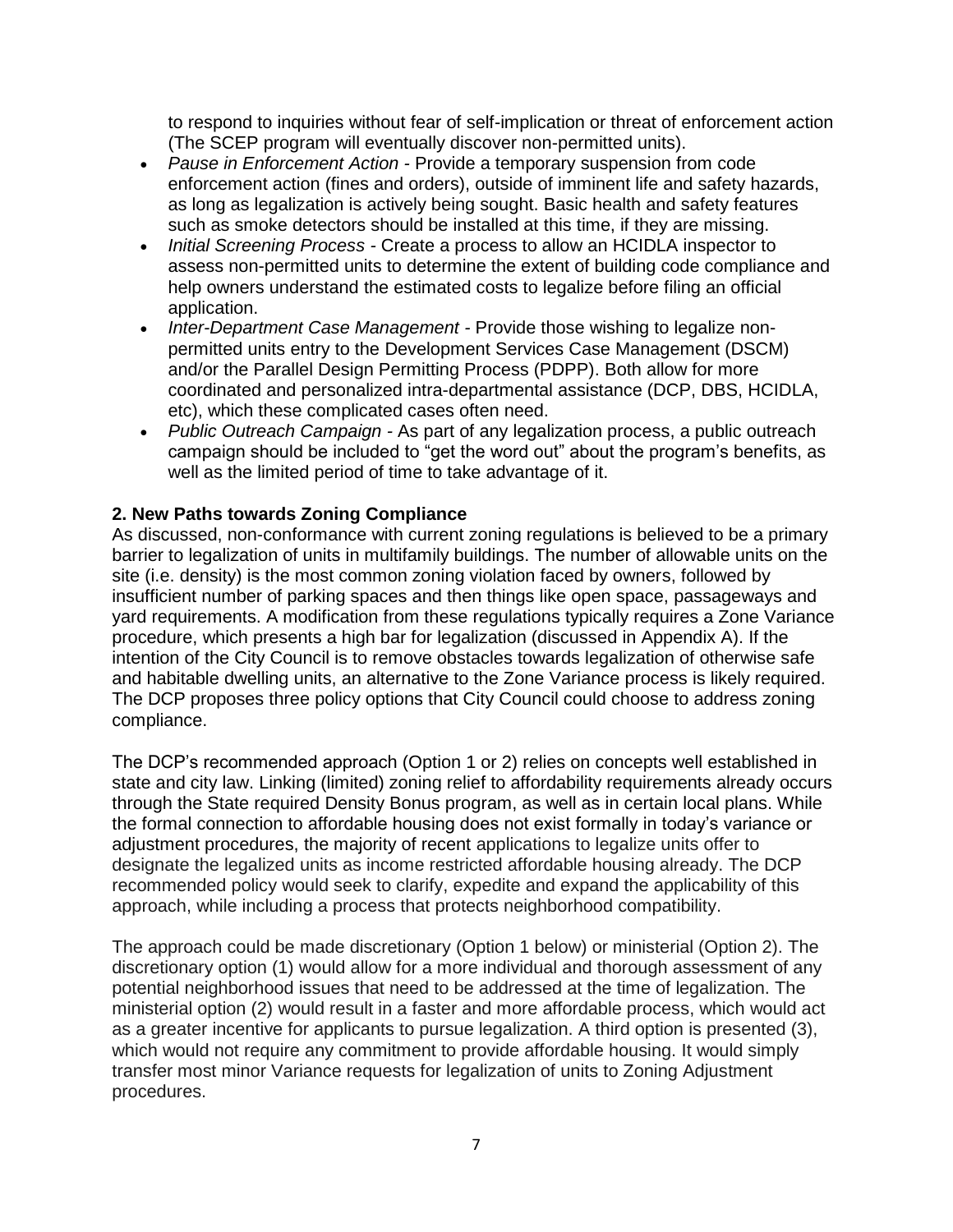The policy proposals described below are consistent with the types of Zone Variances and Zoning Adjustments being approved by the Zoning Administrator currently. A review of such cases in the last two years has shown the majority of requests to legalize units in multifamily buildings were approved (often with affordable housing included).

# *Zoning Compliance Option 1:*

 $\overline{\phantom{a}}$ 

 *Discretionary Process with Affordability and Transit Proximity*. As stated above, the dedication of units as affordable housing offers the primary rationale to provide zoning relief to property owners seeking legalization. Utilizing the current Density Bonus program, which is normally a discretionary action<sup>4</sup>, offers various benefits but also some potential down-sides. One the positive side, the process requires a finding that the granting of zoning incentives does not have an adverse impact on the physical environment, public health and safety or historic resources. This allows the City to add conditions to mitigate potential negative impacts. Adjacent property owners are also notified of the decisions and have the ability to appeal. This allows potential impacts of the extra unit(s) to be identified, but also introduces a more time-consuming, expensive and less certain process for property owners (although denying Density Bonus requests outright is very difficult).

The DCP believes a few minor adjustments could be made to the current Density Bonus program so it could be made more effective and useful for these types of projects. First, the City can clarify that legalization of units qualifies as a Density Bonus project under the existing "rehabilitation" criteria set forth in State Law. Second, since about half of all multifamily units cited for being non-permitted are located in 2-4 unit buildings, which are not currently able to participate in the Density Bonus program, the Council could consider whether to expand the program to include these properties (or just 3 and 4 unit buildings) for retroactive legalizations. Only one extra unit would be allowed in these smaller multifamily buildings. Third, the Council could consider whether to allow greater flexibility with the allowable affordable income and rent levels, considering that it may be difficult to incomerestrict a unit at the very low and low-income levels. This is because, in some cases, a low-income tenant may not be living in the building and therefore someone would need to leave voluntarily before a tenant with the right income could be selected. A moderate income allowance (up to 120% area median income) would make it more likely that a property owner could immediately dedicate an existing unit as affordable rather than wait for a unit to be vacated.

With regards to parking requirements, the Density Bonus program allows projects to utilize one of two alternative parking options (LAMC 12.22.A.25(d)). However, neither is likely to be particularly useful for most of the kinds of projects coming forward under legalization. As mentioned, many older buildings may be operating under non-conforming parking rights from when the building was constructed and have no viable location for additional spaces under today's requirements. To

 $^4$  A project only requiring the (up to 35%) density bonus and current parking incentives is by-right and does not require Planning Department review. However, most projects request additional zoning incentives or waivers from development standards, which makes the process discretionary (a Director's Determination).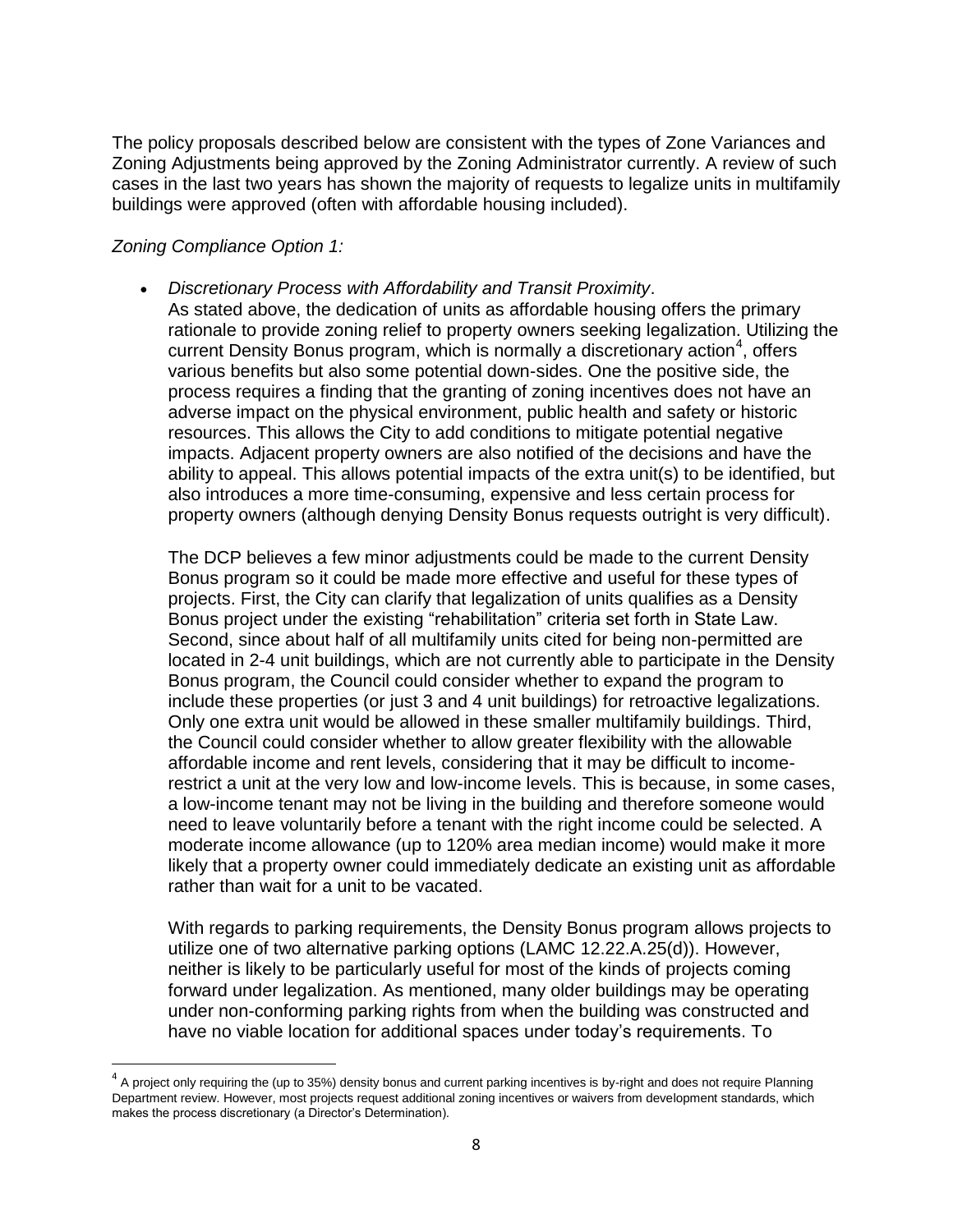address this, a third parking option could be introduced that recognizes the unique situations of these buildings and the City's policy objective of combining affordable housing near transit on lowering car usage. For example, if a property takes advantage of the Density Bonus program and is located near a major transit stop, the City could allow current non-conforming parking regulations on existing units to remain, in addition to the current one space per affordable unit requirement. Or the City council simple offer a waiver of parking for the legalized unit if not feasible means exist to create a new space, as determined by a traffic engineer. City Council can decide how close to transit a property must be to qualify for this provision (DCP recommends 1,500 feet).

# *Zoning Compliance Option 2:*

 *Ministerial (By-Right) Process with Affordability and Transit Proximity* This option is similar to Option 1 above, in terms of requiring the provision of a longterm affordable housing covenant and transit proximity to obtain certain zoning/parking modifications. However, rather than a discretionary process, this option would make the legalization by-right, if qualified through a set of public benefit performance standards. A checklist could be incorporated at the time of approval, to ensure that the most obvious neighborhood compatibility concerns are addressed (such as parking on the front lawn or illegal additions) through the process. This process would have the benefit of being more attractive to property owners, in that planning fees would be minimized and the length of time for planning approval would be cut from several months to a day. Staffing needs would also be much lower. The City would receive the same affordable housing and transit-oriented housing benefits. This option, however, would not provide the opportunity for detailed investigation of site conditions, or neighborhood notification or appeal.

# *Zoning Compliance Option 3:*

 *Expand Zoning Adjustments -* This option would not require affordable housing or transit proximity. As conceived, it would simply allow the Zoning Administrator's Adjustment procedure to be utilized for certain minor zoning modifications that today require a Zone Variance. Most importantly, this would include an adjustment (up to 20%) to the number of allowable dwelling units, as well as a defined parking adjustment. This option would include neighbor notification, an optional public hearing and a thorough framework for ensuring neighborhood compatibility and protection of health and safety. The disadvantage is that it would not result in the creation of any affordable housing or require transit proximity to receive the zoning/parking relief.

# **3. Protections for Tenants**

DCP recommends that any legalization should seek to protect tenants living in currently non-permitted units. Tenants likely do not even know they are living in a non-permitted unit and should not have to worry about dislocation and/or significant rent increases as the result of the legalization process. Tenant protections serve the current tenant but also citywide policies on displacement and affordable housing. Therefore, in consultation with HCIDLA, this report recommends the following tenant protections: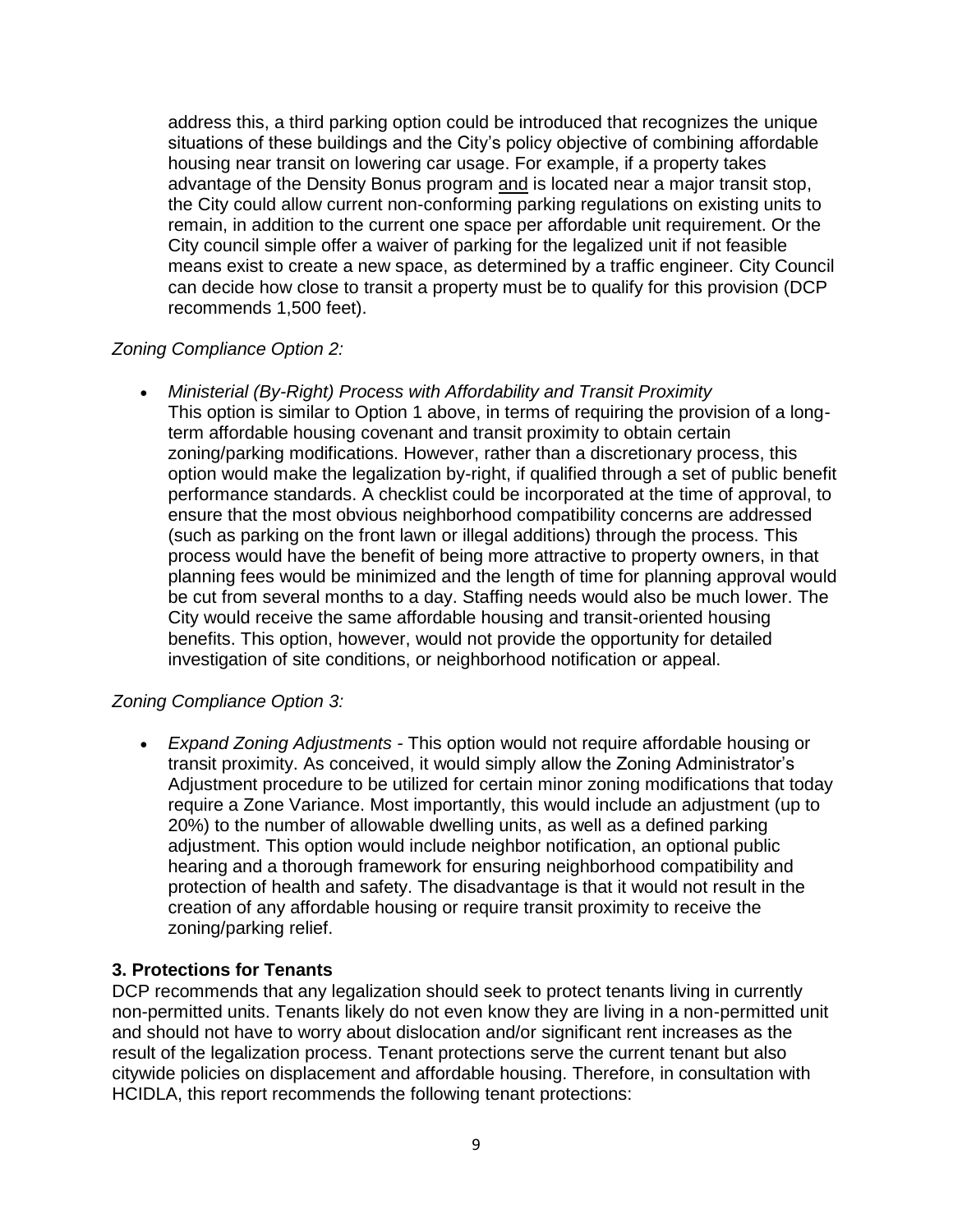- *Rent Stabilization Ordinance -* If the building where the unit is being legalized meets Rent Stabilization Ordinance requirements, the requirements would be extended to include the legalized unit.
- *Recent Evictions -* The program should make clear that property owners will be unable to evict tenants prior to legalization of the unit(s). San Francisco imposes a waiting period of time of 10 years before units where a (no fault) eviction took place may seek legalization (5 years if the eviction was due to the owner moving into a unit). Verification of this provision should be part of the initial screening process.
- *Rehabilitation Costs -* There may be significant costs associated with rehabilitating and making a non-permitted unit habitable. Under current rules, it is possible these costs could be passed-through to tenants. San Francisco amended their rent stabilization ordinance to prohibit the costs of legalization from being passed through to the tenant and prohibits condo-conversion of such legalized units. Los Angeles could consider similar amendments.
- *Tenant Habitability Plan -* The City's current Tenant Habitability Program requires landlords of rent stabilized units to mitigate conditions related to Primary Renovation Work that might make occupied rental units temporarily uninhabitable. The legalization process should ensure that a Tenant Habitability Plan is required, even if a unit is not considered legal as yet.

# **4. Protections for Neighbors**

Any policy changes will need to balance the desire to retain badly needed housing units with the protection of neighbors and neighborhoods. Bringing neighbors into the process lengthens the process, but also ensures that any impacts the legalized unit(s) is causing can be known and therefore addressed.

- *Notification and Appeals -* A policy should be created to notify immediate neighbors of any zoning relief created through this process. Opportunities to appeal should also be included.
- *Conditions of Approval -* Allow for the inclusion of conditions of approval to mitigate any neighborhood impacts associated with the extra units.
- *Time Limits -* The provisions should be time restricted. That is, only units that were established before a certain date could be eligible for legalization. Documentation would need to be provided to establish unit eligibility (such as utility bills or registration with HCIDLA). This will ensure that an incentive to create additional nonpermitted units does not result from the program. The City Council would have the ability to revisit the sunset dates set for the program, if necessary.
- *Compliance with Laws -* A newly legalized unit should ensure compliance with the array of laws that apply to all apartment owners in the City of Los Angeles. This includes requiring business licenses from the Department of Finance to rent property, registration under the Rent Stabilization Ordinance and Systematic Code Enforcement Program (SCEP) inspections.

### **5. Health and Safety Protections**

 *Code Requirements -* As is the case today, no health and safety building codes will be compromised as part of any legalization process.